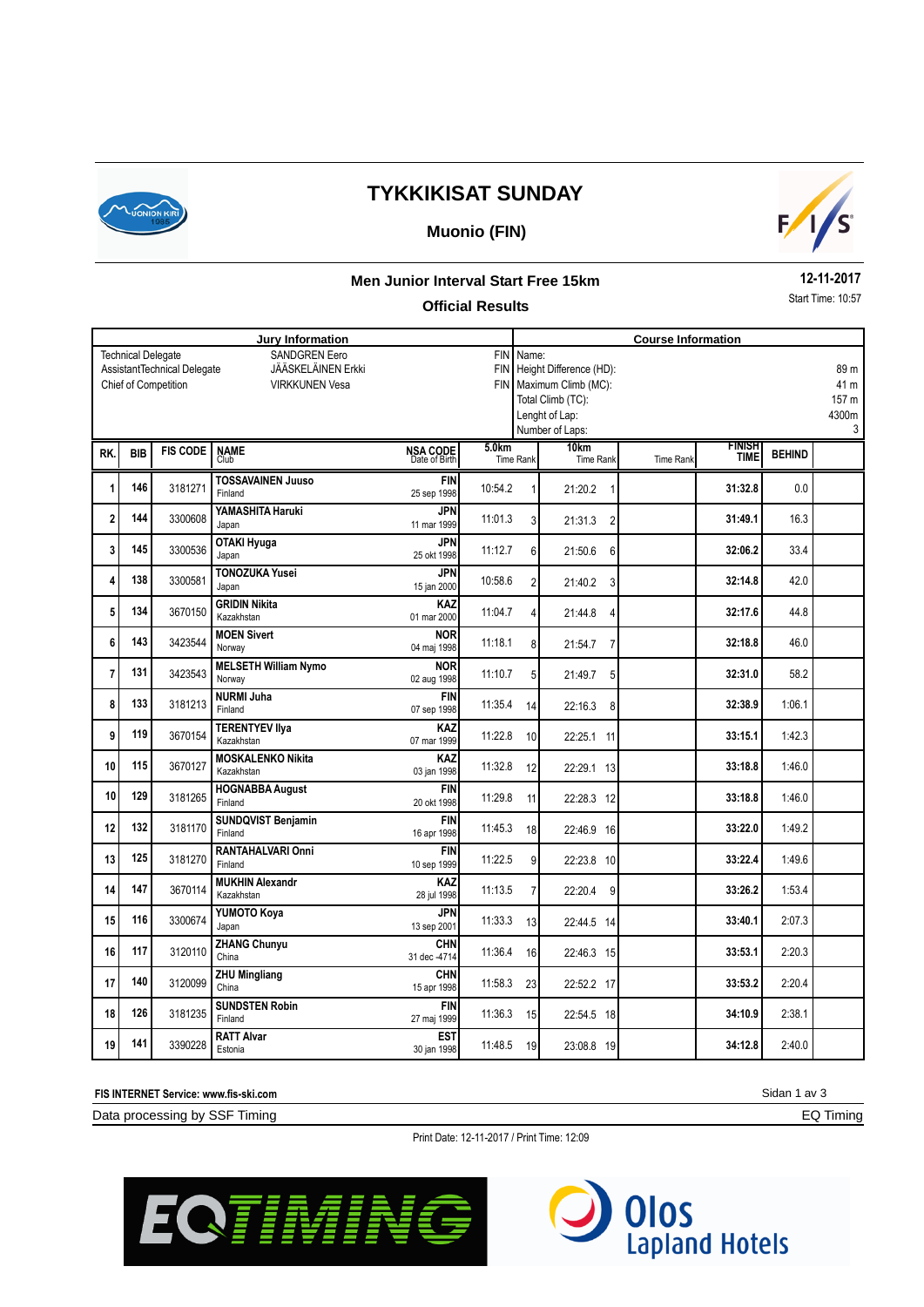

## **TYKKIKISAT SUNDAY**

### **Muonio (FIN)**



#### **Men Junior Interval Start Free 15km**

### **Official Results**

**12-11-2017** Start Time: 10:57

| RK. | <b>BIB</b>     | <b>FIS CODE</b> | <b>NAME</b><br>Club                         | NSA CODE<br>Date of Birth | 5.0 <sub>km</sub><br><b>Time Rank</b> | 10km<br><b>Time Rank</b> | <b>Time Rank</b> | <b>FINISH<br/>TIME</b> | <b>BEHIND</b> |  |
|-----|----------------|-----------------|---------------------------------------------|---------------------------|---------------------------------------|--------------------------|------------------|------------------------|---------------|--|
| 20  | 130            | 3181242         | <b>SANTASALO Tomi</b><br>Finland            | <b>FIN</b><br>31 jul 1999 | 11:42.7<br>17                         | 23:14.9 20               |                  | 34:28.8                | 2:56.0        |  |
| 21  | 135            | 3423687         | <b>NOVSTAD Sigve Bornoe</b><br>Norway       | <b>NOR</b><br>17 jun 1999 | 12:00.4<br>24                         | 23:25.9 22               |                  | 34:31.9                | 2:59.1        |  |
| 22  | 123            | 3390241         | <b>VAHER Risto</b><br>Estonia               | <b>EST</b><br>23 dec 1998 | 11:49.2<br>21                         | 23:23.9 21               |                  | 34:40.6                | 3:07.8        |  |
| 23  | 127            | 3423416         | <b>ENGEN Sigurd Arne brones</b><br>Norway   | <b>NOR</b><br>20 jun 1998 | 11:48.8<br>20                         | 23:28.5 23               |                  | 34:46.5                | 3:13.7        |  |
| 24  | 124            | 3181266         | <b>SVARTSJO Alex</b><br>Finland             | <b>FIN</b><br>09 aug 1999 | 11:49.6<br>22                         | 23:33.8 24               |                  | 34:52.8                | 3:20.0        |  |
| 25  | 120            | 3181359         | <b>HELKAMA Niilo</b><br>Finland             | <b>FIN</b><br>28 sep 2000 | 12:13.0<br>26                         | 23:49.6 26               |                  | 35:09.3                | 3:36.5        |  |
| 25  | 128            | 3423412         | <b>ANDREASSEN Einar Mikal</b><br>Norway     | <b>NOR</b><br>03 jul 1998 | 12:01.0<br>25                         | 23:48.3 25               |                  | 35:09.3                | 3:36.5        |  |
| 27  | 118            | 3720020         | <b>TSEREN-OCHIR Adivajargal</b><br>Mongolia | <b>MGL</b><br>18 feb 2000 | 13:13.4<br>27                         | 26:36.2 27               |                  | 39:55.3                | 8:22.5        |  |
|     | Did not start  |                 |                                             |                           |                                       |                          |                  |                        |               |  |
|     | 121            | 3181292         | <b>JOENPERA Visa</b><br>Finland             | <b>FIN</b><br>04 okt 1999 |                                       |                          |                  |                        |               |  |
|     | 3181374<br>122 |                 | <b>VUORRE Viljami</b><br>Finland            | <b>FIN</b><br>23 maj 2000 |                                       |                          |                  |                        |               |  |
|     | 3670096<br>136 |                 | ZHARNOSSENKO Nikita<br>Kazakhstan           | <b>KAZ</b><br>24 jul 1998 |                                       |                          |                  |                        |               |  |
|     | 137            |                 | 3660134 LASKIN Tsimur<br><b>Belarus</b>     | <b>BLR</b><br>05 feb 1999 |                                       |                          |                  |                        |               |  |
|     | 139            | 3660133         | <b>HRYBAU Uladzislau</b><br><b>Belarus</b>  | <b>BLR</b><br>07 maj 1999 |                                       |                          |                  |                        |               |  |
|     | 142            |                 | 3181187 HUSU Niko<br>Finland                | <b>FIN</b><br>28 feb 1998 |                                       |                          |                  |                        |               |  |
|     | 3670080<br>148 |                 | <b>LYUFT</b> Ivan<br>Kazakhstan             | <b>KAZ</b><br>30 jun 1998 |                                       |                          |                  |                        |               |  |

**FIS INTERNET Service: www.fis-ski.com**

Data processing by SSF Timing

Sidan 2 av 3

EQ Timing

Print Date: 12-11-2017 / Print Time: 12:09